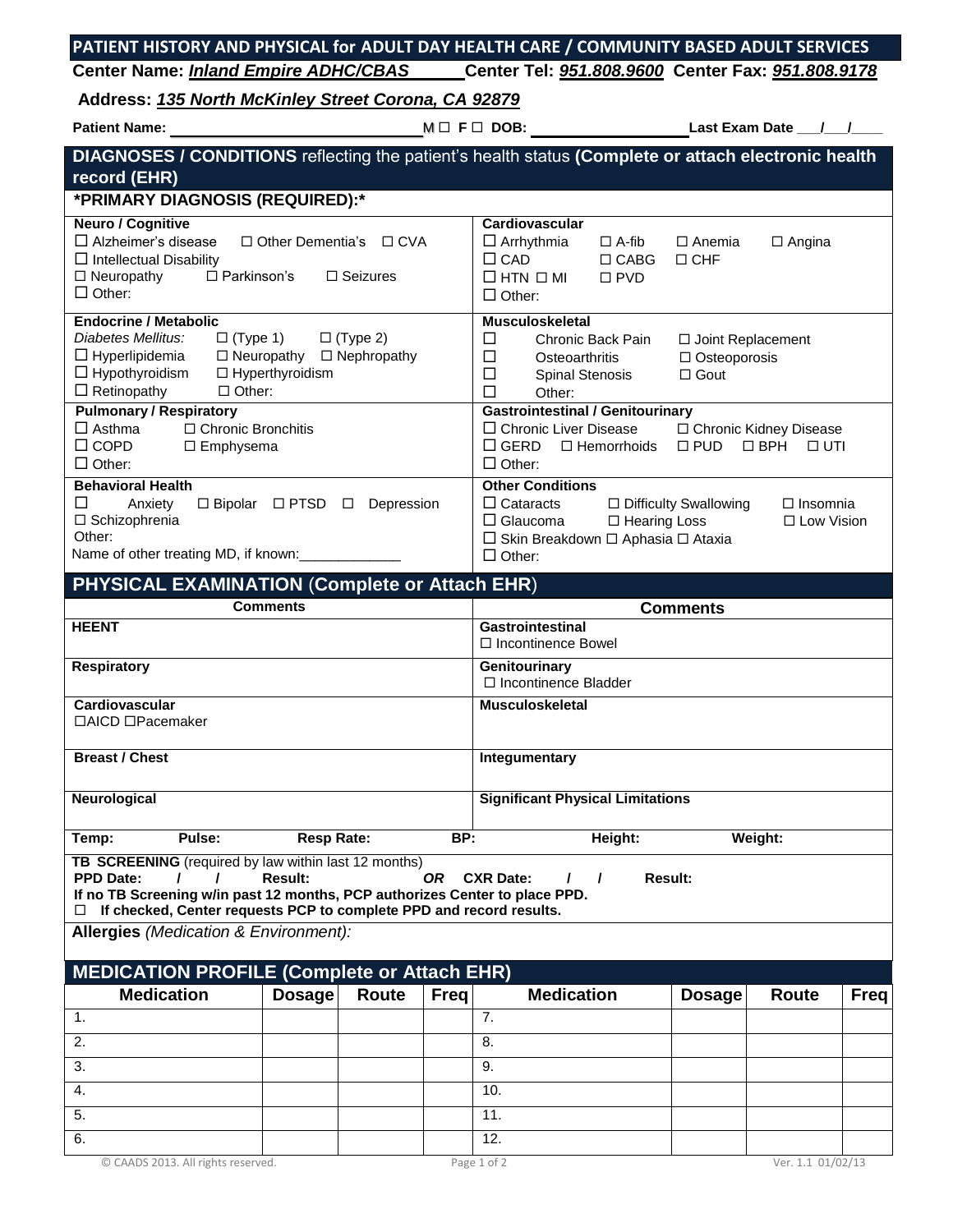## **PATIENT HISTORY AND PHYSICAL for ADULT DAY HEALTH CARE / COMMUNITY BASED ADULT SERVICES**

Patient Name:

#### 1. Unsteady Gait? Lattes Land Accent Mospitalization? (w/in 6 months) Lattes Land

- 2. Any known history of falls?  $\Box$  Yes  $\Box$  No 5. Any significant medical history?  $\Box$  Yes  $\Box$  No
- 3. Medication non-compliance?  $\Box$ Yes  $\Box$ No 6. Any known evidence of communicable disease? $\Box$ Yes  $\Box$ No
- 
- 

**Please describe any "Yes" answers if details are known:** 

- **STANDING ORDERS (***PCP, please strike through any orders not approved and write in alternate orders, as desired*)
- **Acetaminophen 325 mg** 1tab PO Q4 hours prn mild pain or 2 tabs PO Q4 hours prn moderate severe pain

**Acetaminophen 500 mg** 1tab PO Q4 hours prn mild pain or 2 tabs PO Q4 hours prn moderate - severe pain

**Annual influenza virus vaccine injection** per CDC recommendations *(if offered at ADHC/CBAS center)*

**OTC Antacid Name:** MYLANTA 30cc per package instructions for indigestion

**Emergency O2** at 2 or 4 L/min. nasal cannula prn

**Ibuprofen 200 mg** 1tab PO Q4 hours prn mild pain w/ food or 2 tabs PO Q4 hours prn moderate-severe pain w/ food

**Loperamide 2 mg** PO as per package directions prn diarrhea

**Minor wound protocol:** cleanse w/ normal saline; apply antibiotic ointment; cover with dry dressing prn

#### **Non-enteric coated ASA 81 mg per MI protocol PO 1X**

**Tuberculin PPD 0.1 mg ID in forearm** Read 48-72 hours *(if no screen within last 12 months and if test offered at ADHC/CBAS center)*

**Do Not Resuscitate Order on File: □ Yes □ No** 

**Additional or Alternative Orders:**

### **VITAL PARAMETERS DIET ORDERS**

| MD may adjust by striking thru and entering | $\Box$<br>Regular Diet $\Box$ Cardiac Diet $\Box$ Diabetic Diet $\Box$ Renal Diet                        |  |  |  |
|---------------------------------------------|----------------------------------------------------------------------------------------------------------|--|--|--|
| desired parameter(s)for notification.       | Other:                                                                                                   |  |  |  |
| Systolic Blood Pressure: 80 - 170           | Center may deviate from No Concentrated Sweets diet order up to<br>two times a month (special occasions) |  |  |  |
| Diastolic Blood Pressure: 50 - 110          | <b>DIET TEXTURE:</b>                                                                                     |  |  |  |
| Pulse: 50 -110                              | $\Box$ Chopped $\Box$ Puréed $\Box$ Thickened Liquids<br>Regular<br>Other:                               |  |  |  |
| Bandam Blood Clusses 60 200                 | Any known food restrictions?<br>$\Box$ Yes $\Box$ No Specify:                                            |  |  |  |

Random Blood Glucose: 60 - 300

**PLEASE SPECIFY FREQUENCY AND PARAMETERS OF BLOOD SUGAR MONITORING: BLOOD SUGAR CHECKS:** Blood glucose testing will be done 1x/week before lunch at Center for non-insulin dependent diabetics, unless otherwise specified:

**BLOOD SUGAR PARAMETERS:**

Please give Blood sugar parameters for **when to notify you via phone call (and followed up via fax**): **Low:\_\_\_\_\_\_\_\_\_\_\_ High:\_\_\_\_\_\_\_\_\_\_\_\_** Please give Blood sugar parameters for **when you wish to have Ptp. sent to the Emergency Room**: **Low:\_\_\_\_\_\_\_\_\_\_\_ High:\_\_\_\_\_\_\_\_\_\_\_\_**

## **REQUEST FOR ADULT DAY HEALTH CARE / CBAS SERVICES SECTION (must be completed and signed by PCP)**

All patients receive the following on each day of attendance: skilled nursing, social services (PRN), personal care (PRN), therapeutic activities and meal services. Additional services, provided as needed, include physical therapy, occupational therapy, speech therapy, mental health services and transportation, based on multidisciplinary team assessment. ADHC / CBAS services are ongoing unless otherwise indicated.

**1)** Indicate contraindications for receiving any of the above additional services:  $\square$  None

If so, explain

**2)** Are there any medical contraindications for one-way transportation more than 60 minutes?  $\square$  None

**3)** Overall health prognosis?

**4)** Overall therapeutic goals?

This patient has one or more chronic or post-acute conditions that require monitoring, treatment or intervention, without which there is a high potential for further deterioration and may require emergency room, hospitalization or institutionalization. **The information provided reflects this patient's current health status. I request ADHC / CBAS services in addition to authorizing the standing orders.**

**Print PCP Name:**

**PC Signature: Date:**

**PCP Phone Number: PCP Fax Number:**